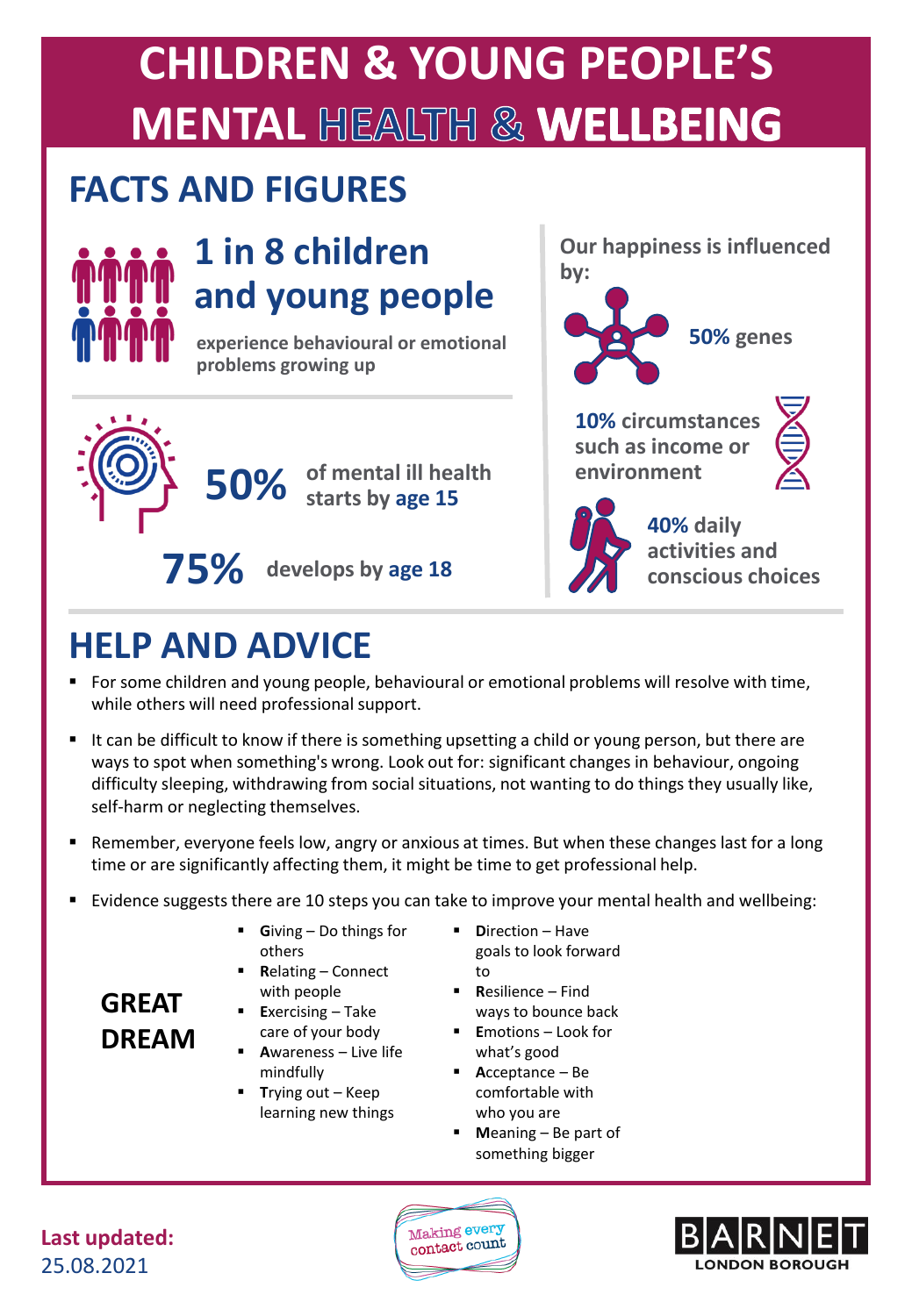# **CHILDREN & YOUNG PEOPLE'S MENTAL HEALTH & WELLBEING**

#### **LOCAL SERVICES AND ONLINE SUPPORT**

| <b>Service</b>                                                          | <b>Type</b>                                  | <b>Description</b>                                                                                                                                                                                                                                                | <b>Details</b>                                                                                                                                                       |
|-------------------------------------------------------------------------|----------------------------------------------|-------------------------------------------------------------------------------------------------------------------------------------------------------------------------------------------------------------------------------------------------------------------|----------------------------------------------------------------------------------------------------------------------------------------------------------------------|
| <b>BEHMHT</b><br><b>Crisis</b><br><b>Resolution</b><br><b>Team</b>      | Phone<br>٠                                   | If you require crisis mental health<br>intervention and support please contact<br>the BEHMHT (Barnet, Enfield and<br>Haringey Mental Health Trust) Crisis<br>Resolution Team.                                                                                     | Phone: 020 8702 4040                                                                                                                                                 |
| <b>Barnet</b><br><b>Integrated</b><br><b>Clinical</b><br><b>Service</b> | Phone<br>٠<br>Online<br>Face-to-<br>face     | Self referral for children, young peoples,<br>families and professionals<br>Support line 9am to 5pm.                                                                                                                                                              | Website:<br>https://wwc.barnet.gov.uk/bar<br>net-integrated-clinical-service-<br>bics<br>Support line: 07926085495                                                   |
| <b>Papyrus</b><br><b>Suicide</b><br><b>Prevention</b>                   | Online<br>Helpline                           | Resources and guidance for young<br>people and those worried about a young<br>person who are not coping with life. For<br>confidential suicide prevention advice<br>contact HOPELINEUK. We are open<br>9am-12am (midnight) every day of the<br>year.              | Website: www.papyrus-uk.org<br>Helpline: 0800 068 4141                                                                                                               |
| Kooth.com                                                               | Online<br>٠<br>Text<br>п                     | Kooth is an anonymous<br>and confidential online counselling and<br>emotional well-being platform for<br>children and young people aged 12 -24.<br>It offers advice on discussion boards<br>with other young people, magazine<br>articles and weekly live forums. | Website:<br>https://www.kooth.com                                                                                                                                    |
| <b>Rephael</b><br><b>House</b><br><b>Counselling</b><br><b>Centre</b>   | ٠<br>Face-to-<br>face                        | A professional therapeutic service for<br>children and young people aged 4-19,<br>child bereavement, domestic abuse and<br>pregnancy crisis. Offering a a bespoke<br>robust in-school therapy service.<br>For young people $13 - 19$ years.                       | Phone: 020 8440 9144<br>Email: csm@rephaelhouse.org.<br>uk<br><b>Address: Rephael House</b><br><b>Counselling Centre</b><br>36B Woodhouse Road,<br>Finchley, N12 ORG |
| <b>Brook</b><br><b>Healthy Lives</b><br>for Young<br><b>People</b>      | Online                                       | Free and Confidential Sexual Health<br>Advice                                                                                                                                                                                                                     | Website:<br>https://www.brook.org.uk/                                                                                                                                |
| <b>NHS Young</b><br><b>Peoples App</b><br><b>Library</b>                | π<br>App<br>through<br><b>NHS</b><br>website | Mental health apps                                                                                                                                                                                                                                                | Website:<br>https://www.nhs.uk/apps-<br>library/category/mental-<br>health/                                                                                          |

**Last updated:** 25.08.2021